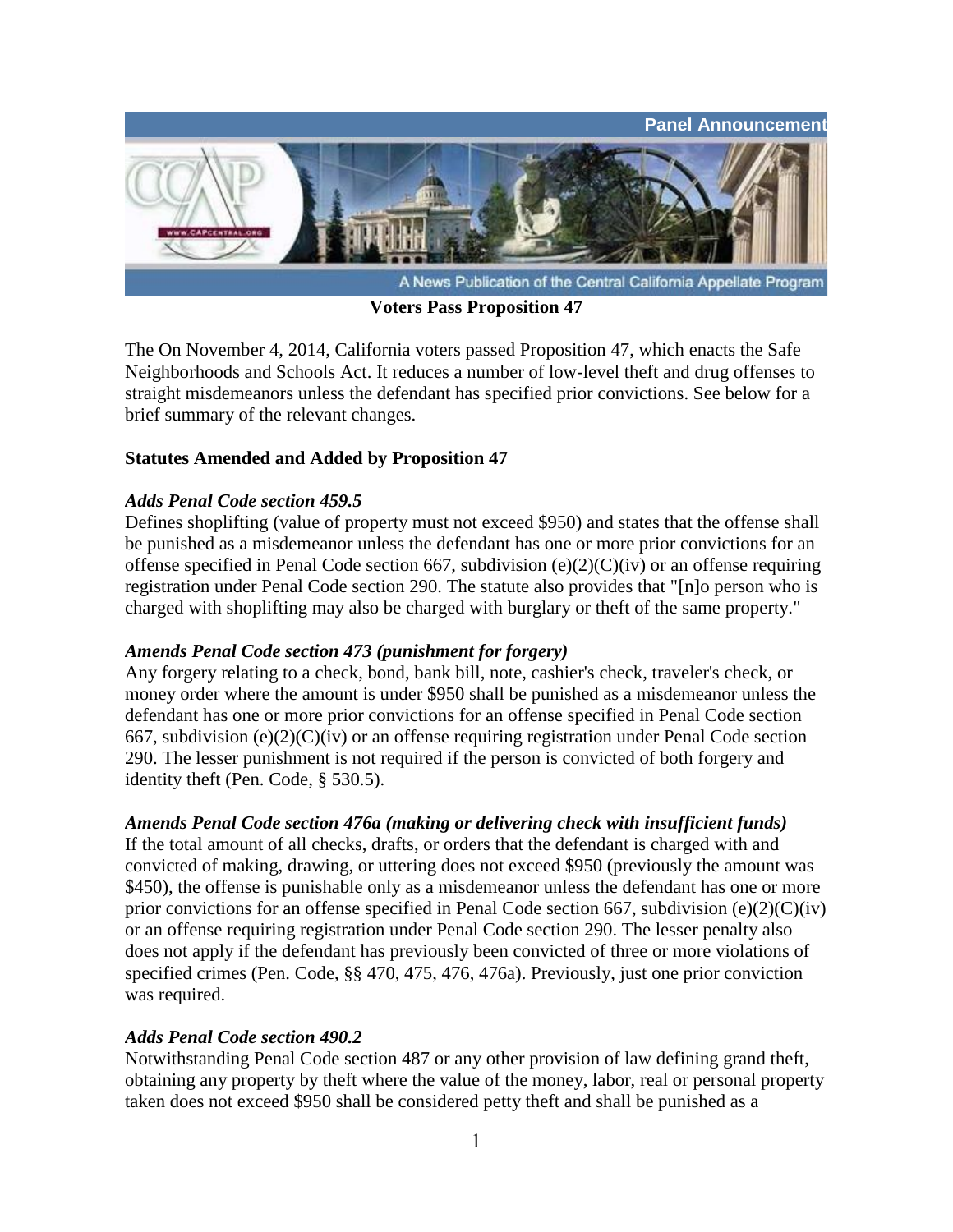misdemeanor, unless the defendant has one or more prior convictions for an offense specified in Penal Code section 667, subdivision  $(e)(2)(C)(iv)$  or an offense requiring registration under Penal Code section 290.

## *Amends Penal Code section 496 (receiving stolen property)*

If the value of the property does not exceed \$950, the offense will be punished as a misdemeanor unless the defendant has one or more prior convictions for an offense specified in Penal Code section 667, subdivision  $(e)(2)(C)(iv)$  or an offense requiring registration under Penal Code section 290. Previously, the prosecution had discretion as to whether to file the offense as a misdemeanor. The amendment removes this discretion.

## *Amends Health and Safety Code sections 11350 (unlawful possession of controlled substance), 11357 (possession cannabis), 11377 (possession of controlled substance previously classified as restricted or dangerous drugs)*

Offense shall be punished as misdemeanor unless the defendant has one or more prior convictions for an offense specified in Penal Code section 667, subdivision (e)(2)(C)(iv) or an offense requiring registration under Penal Code section 290.

## *Amends Penal Code section 666 (petty theft with a prior)*

A petty theft conviction may be punished as a felony pursuant to section 666 if the following two conditions are met.

*First,* the person was previously convicted of, and served a prison term for or was imprisoned as a condition of probation for, any of the following offenses:

- petty theft
- grand theft
- a violation of Penal Code section 368, subdivision (d) or (e) (involving theft crimes against elders)
- $\bullet$  auto theft (Veh. Code, § 10851)
- burglary
- carjacking
- robbery, or
- a felony violation of Penal Code section 496.

### *Second,* the person

- is required to register pursuant to the Sex Offender Registration Act (SORA), or
- has a prior violent or serious felony conviction, as specified in Penal Code section 667, subdivision (e) $(2)(C)(iv)$ , or
- has a conviction for violating Penal Code section 368, subdivision (d) or (e).

*Notes on amended section 666:* Prior to Proposition 47's amendment to section 666, subdivision (a) allowed a petty theft conviction to be punished as felony only if the defendant had been convicted *three or more* times of specified crimes and had served a term for the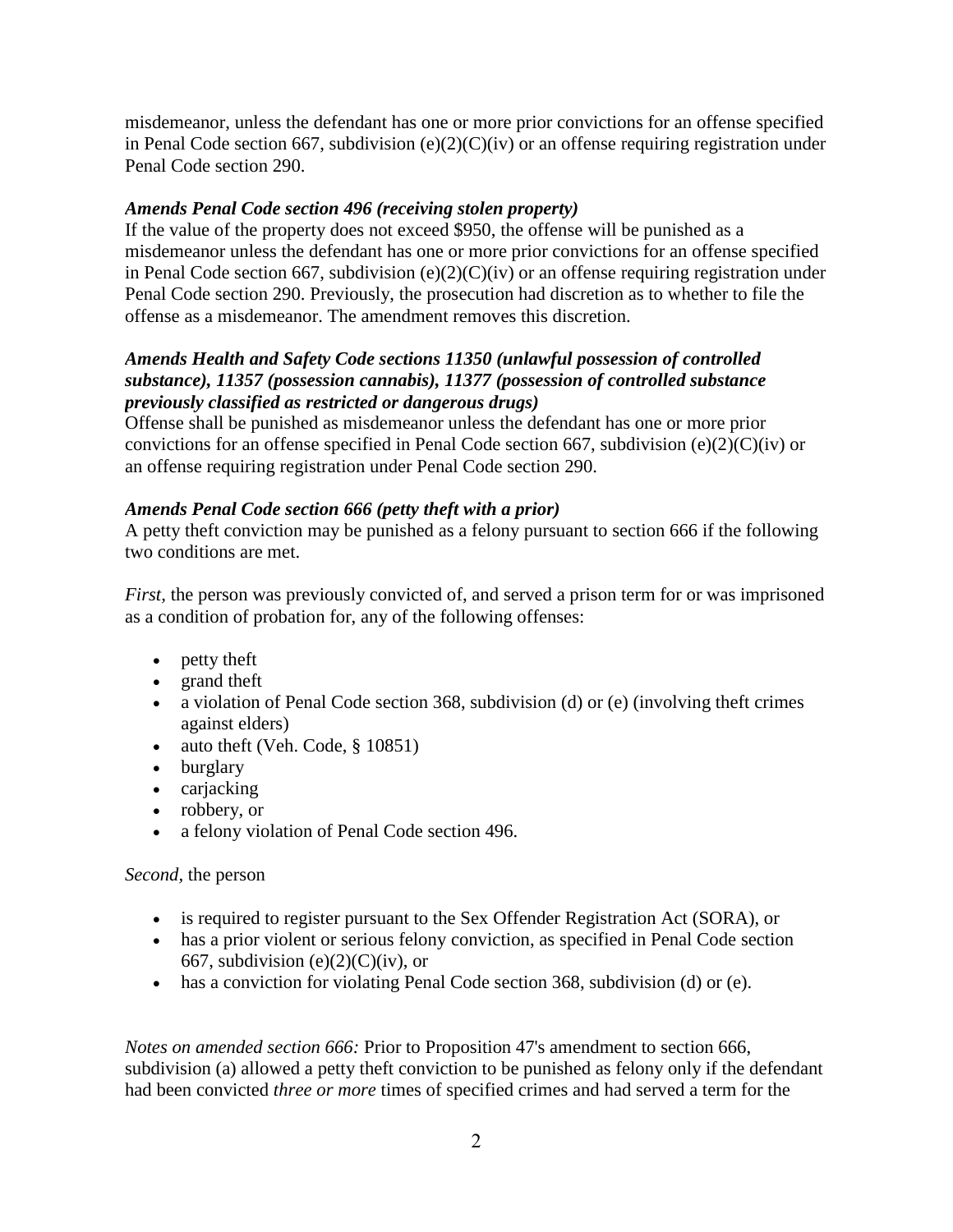offense in any penal institution or had been imprisoned therein as a condition of probation. Former section 666, subdivision (b) allowed a petty theft conviction to be punished as a felony when the person had been convicted of only one of the enumerated offenses (with the same imprisonment requirement) if the person was required to register under SORA or had previously been convicted of ANY serious or violent felony (see Pen. Code, §§ 667.5, subd. (c), 1192.7, subd. (c)). The newly amended version of section 666 allows a petty theft conviction to be punished as a felony if the defendant (1) has been convicted of *one* of the specified crimes and incarcerated for the offense and (2) is required to register under SORA, has a prior violent or serious felony conviction under section 667, subdivision (e)(2)(C)(iv), or has a section 368, subdivision (d) or (e) conviction.

The eligibility requirements for misdemeanor punishment in amended section 666 differ from the other statutes affected by Proposition 47. The other statutes provide that the offense at issue will be punished as a misdemeanor unless the defendant has one or more prior convictions for an offense specified in Penal Code section 667, subdivision (e)(2)(C)(iv) or an offense requiring registration under Penal Code section 290. In contrast to this, amended section 666 states that petty theft with a prior may only be punished as a felony if the above requirements are met. The nature of prior convictions permitting felony treatment is both narrower (prior conviction of only a certain class of serious or violent felonies elevate petty theft to felony level) and broader (any person required to register under SORA and any prior conviction of section 368, subdivision (d) or (e) (which is not a serious or violent felony) elevates petty theft to a felony). Rather than only excluding defendants who have one or more prior convictions for an offense requiring registration under section 290, amended section 666 excludes defendants who are required to register pursuant to SORA (Pen. Code, §§ 290- 290.024). There may be cases where a defendant is required to register under SORA based on an offense that is not listed in Penal Code section 290.

Proposition 47 does not specify whether the prior enumerated theft conviction for which the person served time must be a prior conviction separate from the prior violent or serious felony conviction or the section 368, subdivision (d) or (e) conviction required by amended subdivision (b).

Note also that section 666 provides for imprisonment in state prison (rather than county jail under section 1170, subdivision (h)) and explicitly states that section 666 does not preclude prosecution or punishment pursuant to Penal Code section 667, subdivisions (b) through (i), or section 1170.12.

#### **Effective Date**

Proposition 47's effective date is November 5, 2014. (See Cal. Const., art. II, § 10(a).)

### **Retroactivity**

In addition to lessening the punishment for the offenses listed above, Proposition 47 establishes resentencing procedures for defendants who were previously convicted of a felony offense that would be a misdemeanor under the new law. The resentencing procedures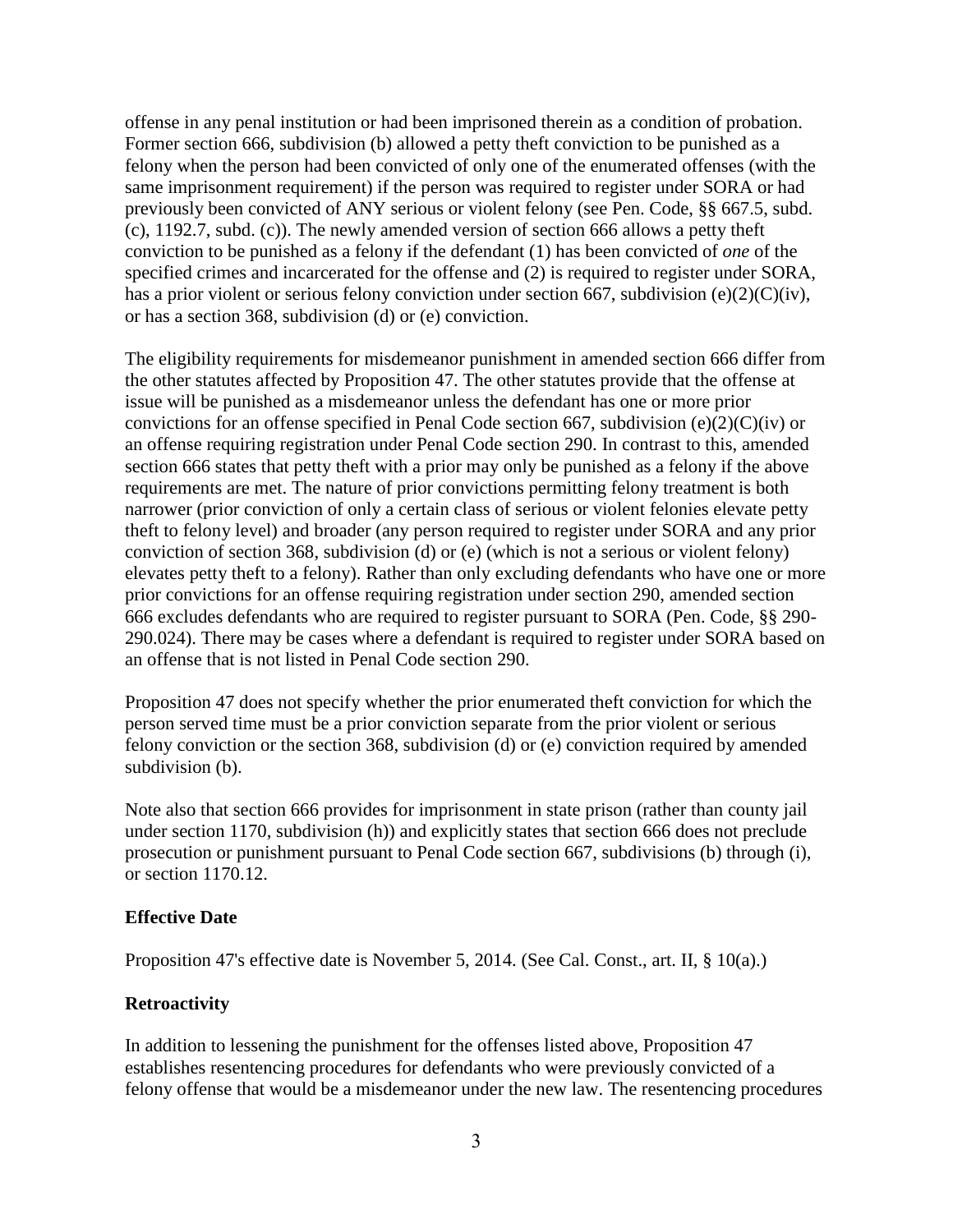provided in Proposition 47 (summarized below) are very similar to the resentencing procedures in the Three Strikes Reform Act of 2012 (Prop. 36). As a result, some of the same issues in Proposition 36 cases are likely to be present in Proposition 47 cases.

### *Defendants Currently Serving Prison Sentences*

Proposition 47 adds Penal Code section 1170.18, which provides that "person currently serving a sentence for a conviction, whether by trial or plea, of a felony or felonies who would have been guilty of a misdemeanor under had this act been in effect at the time of the offense may petition for a recall of sentence before the trial court that entered the judgment of conviction in his or her case to request resentencing in accordance with Sections 11350, 11357, or 11377 of the Health and Safety Code, or Section 459.5, 473, 476a, 490.2, 496, or 666 of the Penal Code, as those sections have been amended or added by this act." (Pen. Code, § 1170.18, subd. (a).)

If the petitioner is eligible for resentencing, the felony sentence shall be recalled and the petitioner shall be resentenced to a misdemeanor unless the court determines that resentencing the petitioner would pose an "unreasonable risk of danger to public safety." (Pen. Code, § 1170.18, subd. (b).) The court may consider the petitioner's criminal conviction history, disciplinary record and record of rehabilitation while incarcerated, and any other evidence the court determines to be relevant in deciding whether a new sentence would result in an unreasonable risk of danger to public safety. (Pen. Code, § 1170.18, subd. (b)(1)-(3).)

Unlike the Three Strikes Reform Act, Proposition 47 defines "unreasonable risk of public safety" as follows: "As used throughout this Code, 'unreasonable risk of danger to public safety' means an unreasonable risk that the petitioner will commit a new violent felony within the meaning of clause (iv) of subparagraph (C) of paragraph (2) of subdivision (e) of Section 667." (Pen. Code, § 1170.18, subd. (c).) Parole requirements for resentenced petitioners are also outlined. (Pen. Code, § 1170.18, subd. (d).) Petitions for resentencing must be filed within three years of the effective date of Proposition 47; petitions filed at a later date must make a showing of good cause. (Pen. Code, § 1170.18, subd. (j).)

### *Cases Pending on Direct Appeal*

It is unsettled how Proposition 47 will apply to cases that are currently pending on direct appeal. If appointed appellate counsel believes that Proposition 47 applies in a case where the defendant was sentenced within the last 120 days, counsel should explore whether the trial court would recall the defendant's sentence under Penal Code section 1170, subdivision (d)(1). Appellate counsel may wish to discuss this issue with trial counsel.

In pending appeals, counsel should consider presenting the argument that Proposition 47 applies retroactively to an eligible defendant who was sentenced before Proposition 47's effective date, but whose judgment was not final until after that date. (See *In re Estrada* (1965) 63 Cal.2d 740.) This issue has been raised in cases involving the Three Strikes Reform Act and is currently pending in the California Supreme Court in *People v. Conley,* S211275 (the case is fully briefed but no oral argument date has been set). The Courts of Appeal have reached conflicting decisions on this issue. (Compare *People v. Contreras* (2013) 221 Cal.App.4th 558, review granted Jan. 29, 2014, S215516/G047603 with *People v.*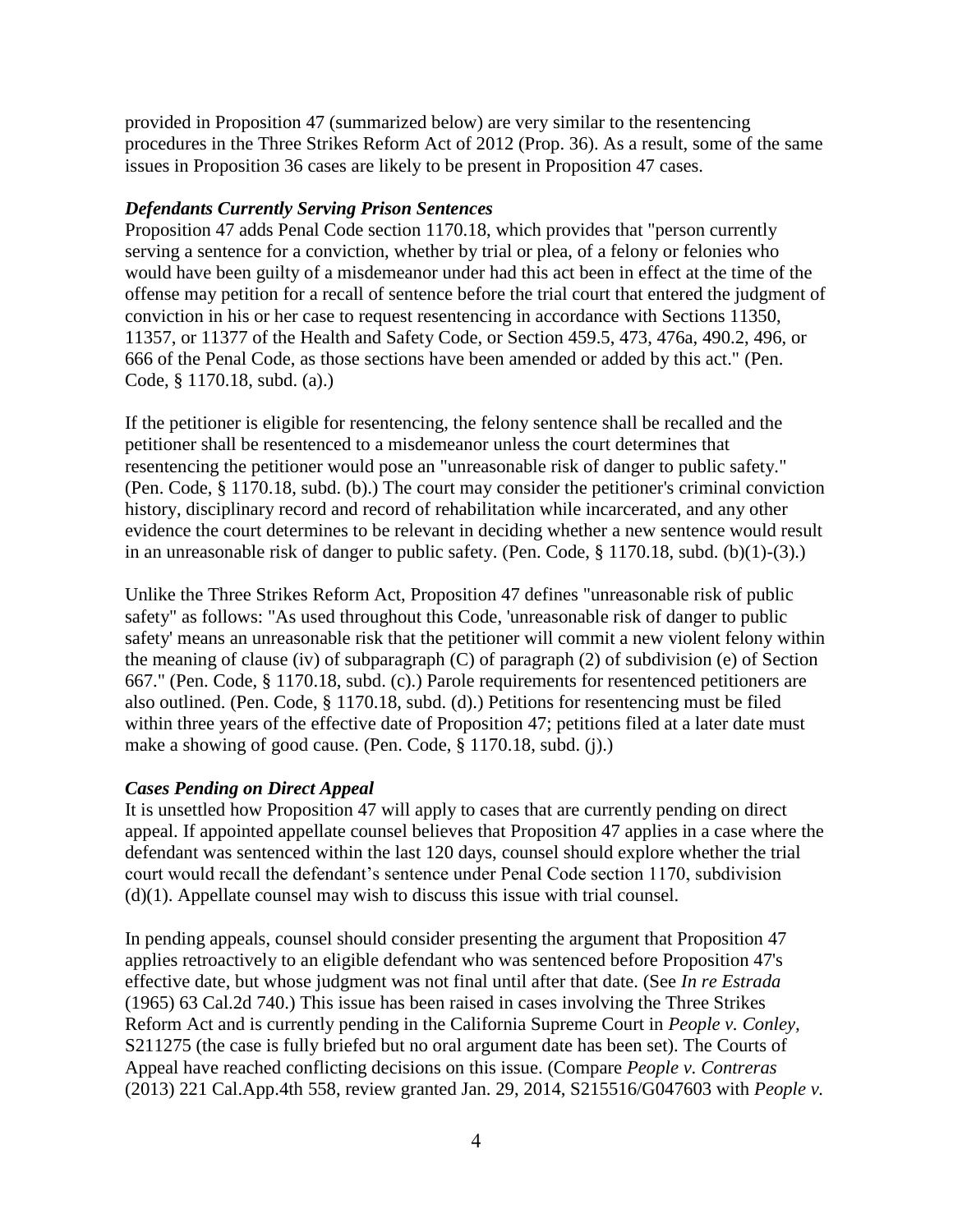*Lester* (2013) 220 Cal.App.4th 291, review granted Aug. 14, 2013, S211494/E055009.) Because of the similarities between the resentencing provisions in Proposition 47 and the Three Strikes Reform Act, the court's reasoning in *Conley* will likely be relevant to Proposition 47 cases on the issue of retroactivity. The opening brief in *Conley* argues that *Estrada* applies in the context of the Three Strikes Reform Act, and is available on CCAP's website [here.](http://trk.cp20.com/Tracking/t.c?7klri-i1tpr-dy3ngi0&_v=2)

For more information on *Estrada,* see CCAP Assistant Director Gary McCurdy's articles on the development of *Estrada* in the California Supreme Court and the Courts of Appeal:

[When Punishment No Longer Fits The Crime](http://trk.cp20.com/Tracking/t.c?7klri-i1tps-dy3ngi1&_v=2) *(PDF)*

### *Estrada,* [The Rest of the Story](http://trk.cp20.com/Tracking/t.c?7klri-i1tpt-dy3ngi2&_v=2) *(PDF)*

### *Individuals Who Have Completed Their Sentences*

Penal Code section 1170.18 also provides that " person who has completed his or her sentence for a conviction, whether by trial or plea, of a felony or felonies who would have been guilty of a misdemeanor under had this act been in effect at the time of the offense, may file an application before the trial court that entered the judgment of conviction in his or her case to have the felony conviction or convictions designated as misdemeanors." (Pen. Code, § 1170.18, subd. (f).) If the petitioner is eligible, "the court shall designate the felony offense or offenses as a misdemeanor." (Pen. Code, § 1170.18, subd. (g).)

### **Appealability**

If a trial court concludes that a petitioner is ineligible to file a recall petition or application under Proposition 47, the court's order will likely be appealable. (See *Teal v. Superior Court (Los Angeles County)* (2014) \_\_ Cal.4th \_\_ (S211708, decided 11/6/2014) .)

### **Resentenced Petitioners May Not Own or Possess Firearms**

A felony conviction that is resentenced or designated as a misdemeanor under Proposition 47 shall be considered a misdemeanor for all purposes with one exception. Such a resentencing shall not permit the "person to own, possess, or have in his or her custody or control any firearm or prevent his or her conviction under Chapter 2 (commencing with Section 29800) of Division 9 of Title 4 of Part 6." (Pen. Code, § 1170.18, subd. (k).)

### **Eligibility for Proposition 47 Relief Versus Eligibility for Proposition 36 Relief**

While Proposition 36 and Proposition 47 have similarities, there is a difference in the eligibility requirements that should be noted. Defendants are not eligible for relief under the Three Strikes Reform Act (Prop. 36) if (1) the three strikes sentence was or would be imposed for a serious or violent felony (Pen. Code, §§ 667.5, subd. (c), 1192.7, subd. (c)); (2) the current sentence was or would be imposed for an offense listed in Penal Code section 667, subdivision (e)(2)(C)(i)-(iii) or Penal Code section 1170.12, subdivision (c)(2)(C)(i)-(iii); or (3) the defendant has prior convictions for any of the offenses listed in Penal Code